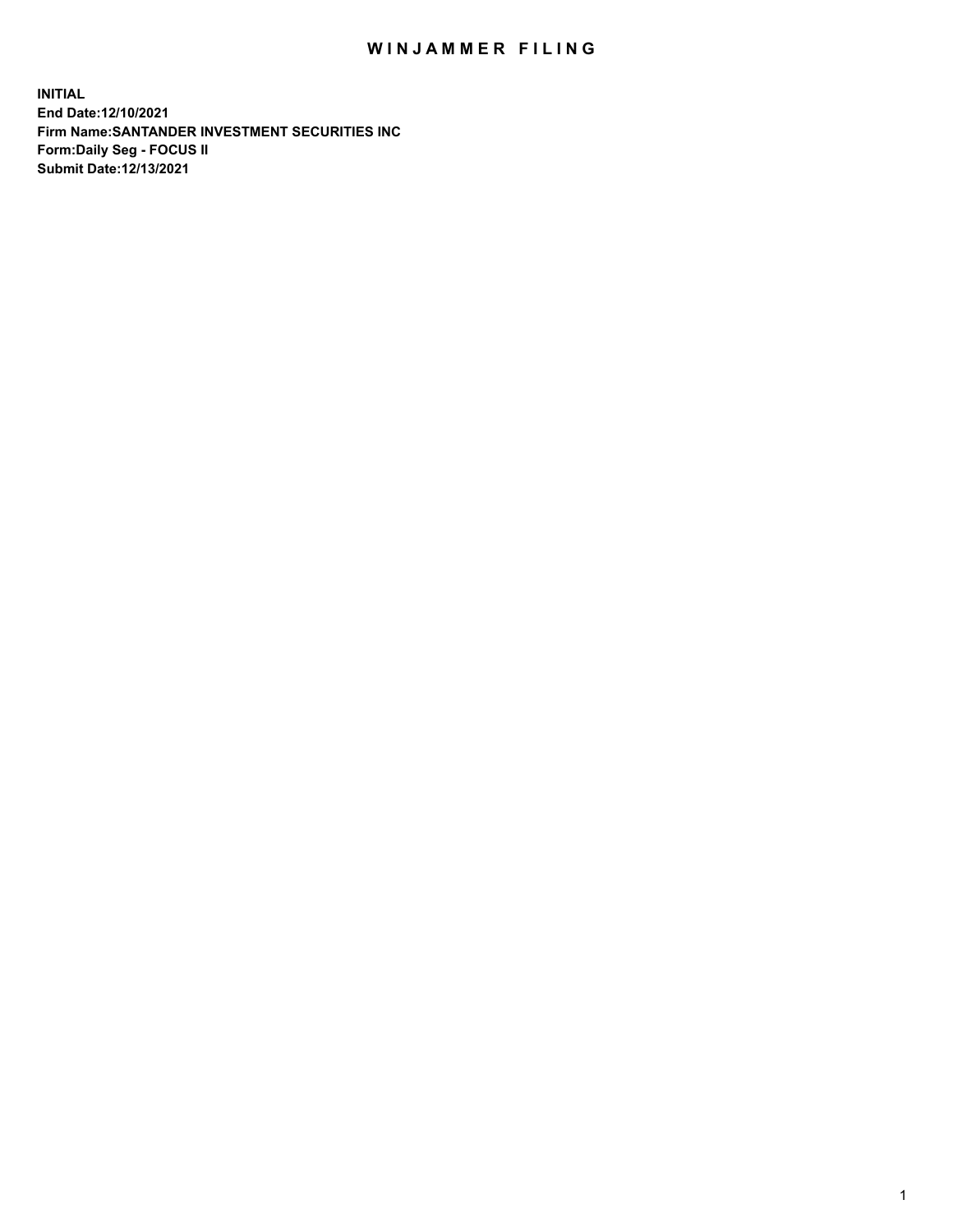**INITIAL End Date:12/10/2021 Firm Name:SANTANDER INVESTMENT SECURITIES INC Form:Daily Seg - FOCUS II Submit Date:12/13/2021 Daily Segregation - Cover Page**

Name of Company **SANTANDER INVESTMENT SECURITIES INC** Contact Name **Richard Ro** Contact Phone Number **(212) 350-3662** Contact Email Address **richard.ro@santander.us** FCM's Customer Segregated Funds Residual Interest Target (choose one): a. Minimum dollar amount: ; or **70,000,000** b. Minimum percentage of customer segregated funds required:% ; or **0** c. Dollar amount range between:and; or **0 0** d. Percentage range of customer segregated funds required between:% and%. **0 0** FCM's Customer Secured Amount Funds Residual Interest Target (choose one): a. Minimum dollar amount: ; or **0** b. Minimum percentage of customer secured funds required:% ; or **0** c. Dollar amount range between:and; or **0 0** d. Percentage range of customer secured funds required between:% and%. **0 0** FCM's Cleared Swaps Customer Collateral Residual Interest Target (choose one): a. Minimum dollar amount: ; or **0** b. Minimum percentage of cleared swaps customer collateral required:% ; or **0** c. Dollar amount range between:and; or **0 0** d. Percentage range of cleared swaps customer collateral required between:% and%. **0 0**

Attach supporting documents CH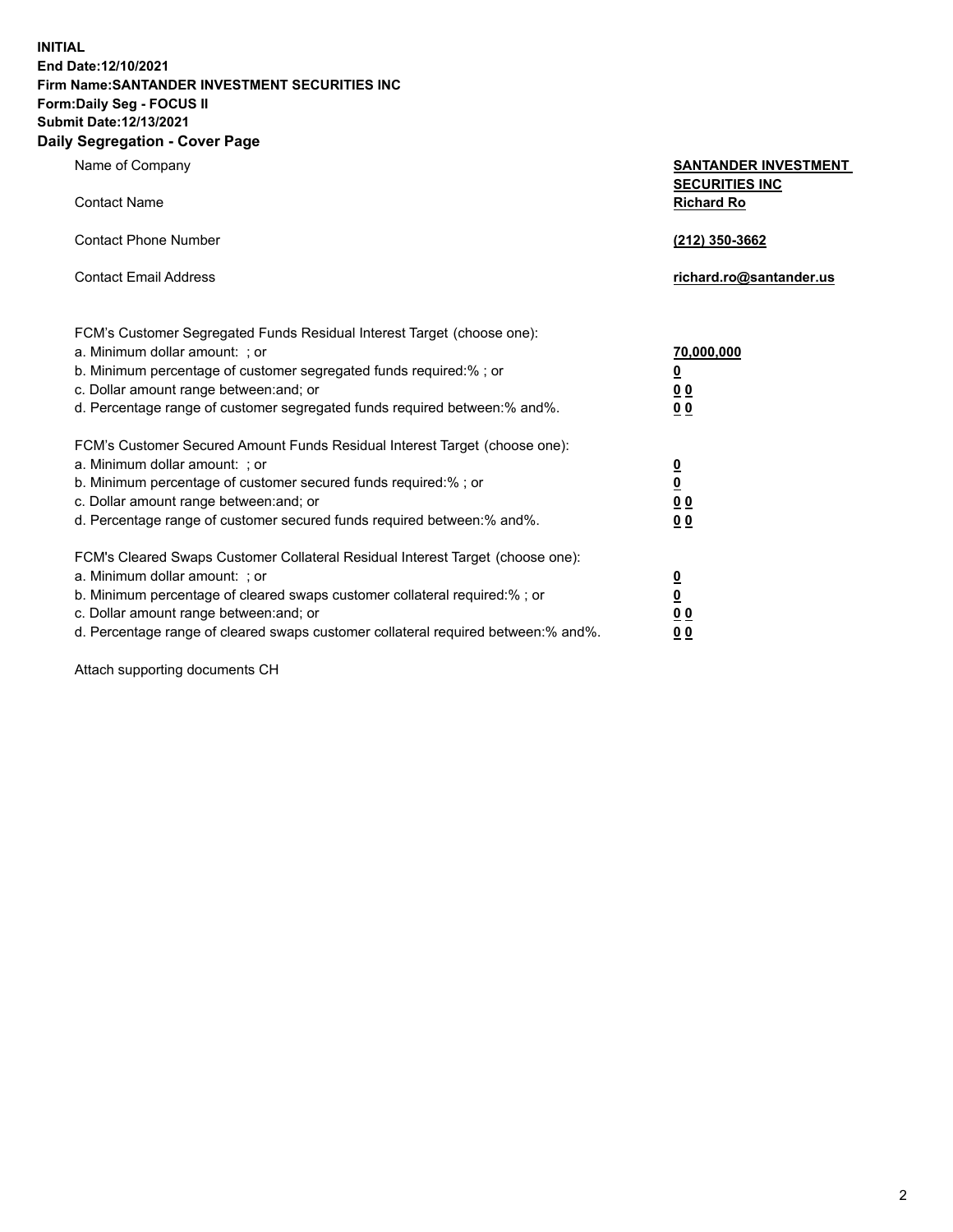## **INITIAL End Date:12/10/2021 Firm Name:SANTANDER INVESTMENT SECURITIES INC Form:Daily Seg - FOCUS II Submit Date:12/13/2021 Daily Segregation - Secured Amounts**

|     | Foreign Futures and Foreign Options Secured Amounts                                         |                   |
|-----|---------------------------------------------------------------------------------------------|-------------------|
|     | Amount required to be set aside pursuant to law, rule or regulation of a foreign            | $0$ [7305]        |
|     | government or a rule of a self-regulatory organization authorized thereunder                |                   |
| 1.  | Net ledger balance - Foreign Futures and Foreign Option Trading - All Customers             |                   |
|     | A. Cash                                                                                     | $0$ [7315]        |
|     | B. Securities (at market)                                                                   | $0$ [7317]        |
| 2.  | Net unrealized profit (loss) in open futures contracts traded on a foreign board of trade   | $0$ [7325]        |
| 3.  | Exchange traded options                                                                     |                   |
|     | a. Market value of open option contracts purchased on a foreign board of trade              | $0$ [7335]        |
|     | b. Market value of open contracts granted (sold) on a foreign board of trade                | $0$ [7337]        |
| 4.  | Net equity (deficit) (add lines 1. 2. and 3.)                                               | $0$ [7345]        |
| 5.  | Account liquidating to a deficit and account with a debit balances - gross amount           | $0$ [7351]        |
|     | Less: amount offset by customer owned securities                                            | 0 [7352] 0 [7354] |
| 6.  | Amount required to be set aside as the secured amount - Net Liquidating Equity              | $0$ [7355]        |
|     | Method (add lines 4 and 5)                                                                  |                   |
| 7.  | Greater of amount required to be set aside pursuant to foreign jurisdiction (above) or line | $0$ [7360]        |
|     | 6.                                                                                          |                   |
|     | FUNDS DEPOSITED IN SEPARATE REGULATION 30.7 ACCOUNTS                                        |                   |
| 1.  | Cash in banks                                                                               |                   |
|     | A. Banks located in the United States                                                       | $0$ [7500]        |
|     | B. Other banks qualified under Regulation 30.7                                              | 0 [7520] 0 [7530] |
| 2.  | <b>Securities</b>                                                                           |                   |
|     | A. In safekeeping with banks located in the United States                                   | $0$ [7540]        |
|     | B. In safekeeping with other banks qualified under Regulation 30.7                          | 0 [7560] 0 [7570] |
| 3.  | Equities with registered futures commission merchants                                       |                   |
|     | A. Cash                                                                                     | $0$ [7580]        |
|     | <b>B.</b> Securities                                                                        | <u>0</u> [7590]   |
|     | C. Unrealized gain (loss) on open futures contracts                                         | 0 [7600]          |
|     | D. Value of long option contracts                                                           | $0$ [7610]        |
|     | E. Value of short option contracts                                                          | 0 [7615] 0 [7620] |
| 4.  | Amounts held by clearing organizations of foreign boards of trade                           |                   |
|     | A. Cash                                                                                     | $0$ [7640]        |
|     | <b>B.</b> Securities                                                                        | <u>0</u> [7650]   |
|     | C. Amount due to (from) clearing organization - daily variation                             | $0$ [7660]        |
|     | D. Value of long option contracts                                                           | $0$ [7670]        |
|     | E. Value of short option contracts                                                          | 0 [7675] 0 [7680] |
| 5.  | Amounts held by members of foreign boards of trade                                          |                   |
|     | A. Cash                                                                                     | $0$ [7700]        |
|     | <b>B.</b> Securities                                                                        | $0$ [7710]        |
|     | C. Unrealized gain (loss) on open futures contracts                                         | $0$ [7720]        |
|     | D. Value of long option contracts                                                           | $0$ [7730]        |
|     | E. Value of short option contracts                                                          | 0 [7735] 0 [7740] |
| 6.  | Amounts with other depositories designated by a foreign board of trade                      | $0$ [7760]        |
| 7.  | Segregated funds on hand                                                                    | $0$ [7765]        |
| 8.  | Total funds in separate section 30.7 accounts                                               | $0$ [7770]        |
| 9.  | Excess (deficiency) Set Aside for Secured Amount (subtract line 7 Secured Statement         | $0$ [7380]        |
|     | Page 1 from Line 8)                                                                         |                   |
| 10. | Management Target Amount for Excess funds in separate section 30.7 accounts                 | 0 [7780]          |
| 11. | Excess (deficiency) funds in separate 30.7 accounts over (under) Management Target          | $0$ [7785]        |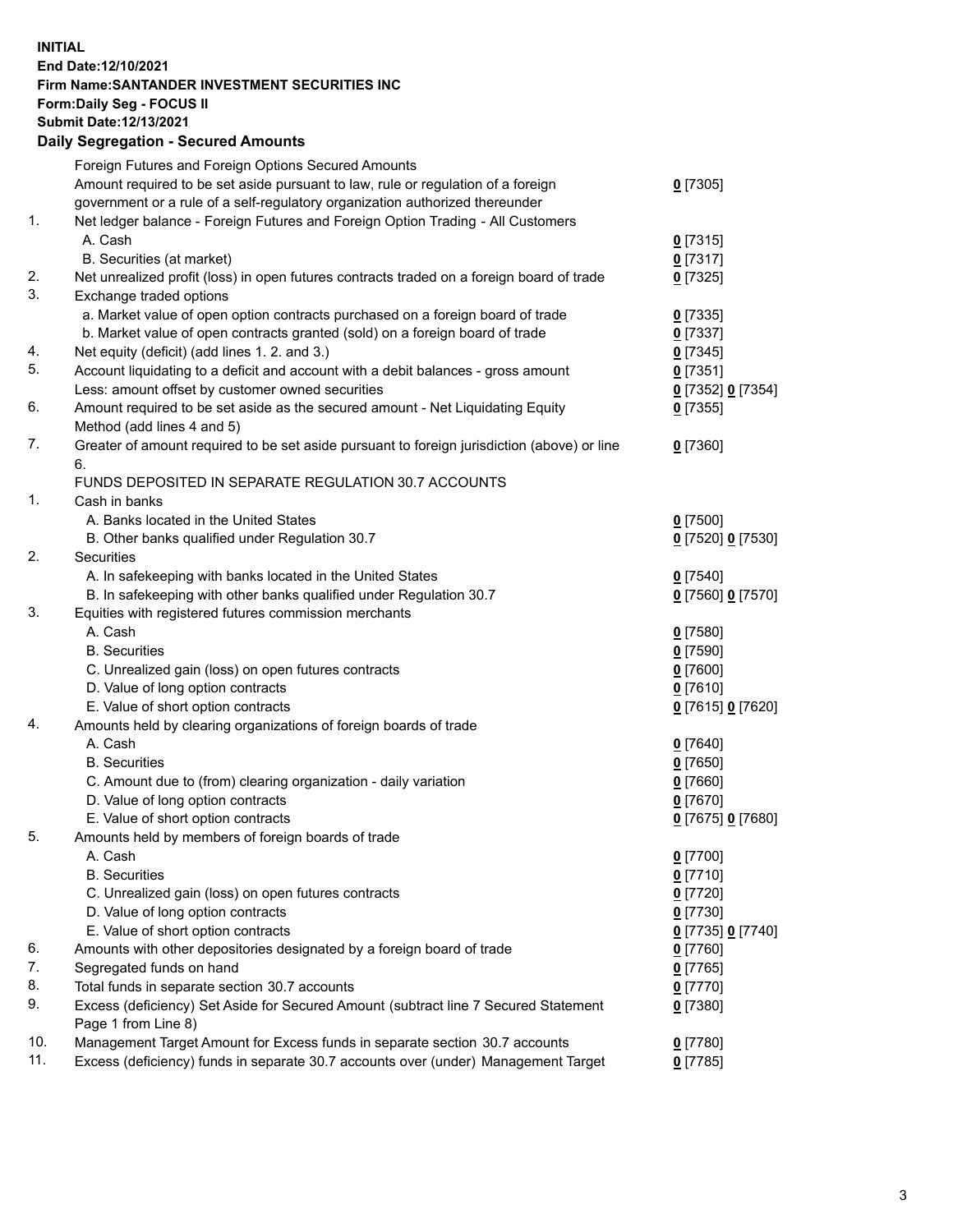| <b>INITIAL</b> |                                                                                     |                      |  |  |  |
|----------------|-------------------------------------------------------------------------------------|----------------------|--|--|--|
|                | End Date:12/10/2021                                                                 |                      |  |  |  |
|                | Firm Name: SANTANDER INVESTMENT SECURITIES INC                                      |                      |  |  |  |
|                | Form: Daily Seg - FOCUS II                                                          |                      |  |  |  |
|                | Submit Date:12/13/2021                                                              |                      |  |  |  |
|                | Daily Segregation - Segregation Statement                                           |                      |  |  |  |
|                |                                                                                     |                      |  |  |  |
|                | SEGREGATION REQUIREMENTS(Section 4d(2) of the CEAct)                                |                      |  |  |  |
| 1.             | Net ledger balance                                                                  |                      |  |  |  |
|                | A. Cash                                                                             | 2,165,994,756 [7010] |  |  |  |
|                | B. Securities (at market)                                                           | $0$ [7020]           |  |  |  |
| 2.             | Net unrealized profit (loss) in open futures contracts traded on a contract market  | 137,668,392 [7030]   |  |  |  |
| 3.             | Exchange traded options                                                             |                      |  |  |  |
|                | A. Add market value of open option contracts purchased on a contract market         | 72,436,422 [7032]    |  |  |  |
|                | B. Deduct market value of open option contracts granted (sold) on a contract market | -52,096,349 [7033]   |  |  |  |
| 4.             | Net equity (deficit) (add lines 1, 2 and 3)                                         | 2,324,003,221 [7040] |  |  |  |
| 5.             | Accounts liquidating to a deficit and accounts with                                 |                      |  |  |  |
|                | debit balances - gross amount                                                       | $0$ [7045]           |  |  |  |
|                | Less: amount offset by customer securities                                          | 0 [7047] 0 [7050]    |  |  |  |
| 6.             | Amount required to be segregated (add lines 4 and 5)                                | 2,324,003,221 [7060] |  |  |  |
|                | FUNDS IN SEGREGATED ACCOUNTS                                                        |                      |  |  |  |
| 7.             | Deposited in segregated funds bank accounts                                         |                      |  |  |  |
|                | A. Cash                                                                             | 253,342,805 [7070]   |  |  |  |
|                | B. Securities representing investments of customers' funds (at market)              | $0$ [7080]           |  |  |  |
|                | C. Securities held for particular customers or option customers in lieu of cash (at | $0$ [7090]           |  |  |  |
|                | market)                                                                             |                      |  |  |  |
| 8.             | Margins on deposit with derivatives clearing organizations of contract markets      |                      |  |  |  |
|                | A. Cash                                                                             | 2,048,991,257 [7100] |  |  |  |
|                | B. Securities representing investments of customers' funds (at market)              | $0$ [7110]           |  |  |  |
|                | C. Securities held for particular customers or option customers in lieu of cash (at | $0$ [7120]           |  |  |  |
|                | market)                                                                             |                      |  |  |  |
| 9.             | Net settlement from (to) derivatives clearing organizations of contract markets     | 74,080,832 [7130]    |  |  |  |
| 10.            | Exchange traded options                                                             |                      |  |  |  |
|                | A. Value of open long option contracts                                              | 72,436,422 [7132]    |  |  |  |
|                | B. Value of open short option contracts                                             | -52,096,349 [7133]   |  |  |  |
| 11.            | Net equities with other FCMs                                                        |                      |  |  |  |
|                | A. Net liquidating equity                                                           | $0$ [7140]           |  |  |  |
|                | B. Securities representing investments of customers' funds (at market)              | $0$ [7160]           |  |  |  |
|                | C. Securities held for particular customers or option customers in lieu of cash (at | $0$ [7170]           |  |  |  |
|                | market)                                                                             |                      |  |  |  |
| 12.            | Segregated funds on hand                                                            | $0$ [7150]           |  |  |  |
| 13.            | Total amount in segregation (add lines 7 through 12)                                | 2,396,754,967 [7180] |  |  |  |
| 14.            | Excess (deficiency) funds in segregation (subtract line 6 from line 13)             | 72,751,746 [7190]    |  |  |  |
| 15.            | Management Target Amount for Excess funds in segregation                            | 70,000,000 [7194]    |  |  |  |
| 16.            | Excess (deficiency) funds in segregation over (under) Management Target Amount      | 2,751,746 [7198]     |  |  |  |
|                | <b>Excess</b>                                                                       |                      |  |  |  |